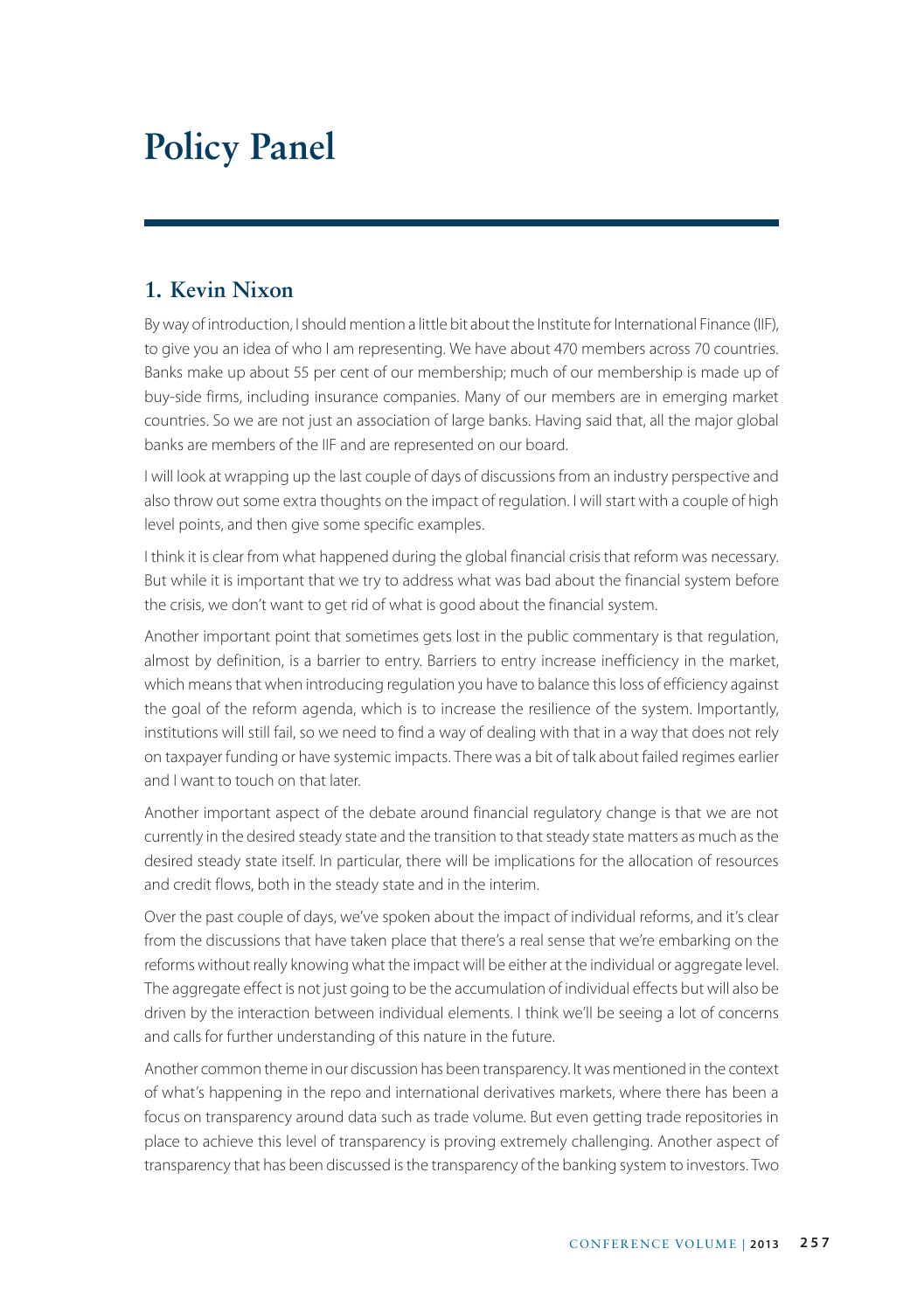aspects are particularly important: (1) transparency about what bank balance sheets really look like, for example, the level of encumbrance and risk-weighted assets on bank balance sheets; and (2) transparency about how reforms, which are still being developed and have not yet been fully implemented, will affect bank business models. Not knowing what the final business model will look like, and what the implications might be for credit creation more broadly, means there is a great deal of uncertainty about which banks investors want to invest in.

Now I will turn to more specific reforms. There has been a lot said about collateral over the past few days. I think there are justified concerns about how all the forces on collateral markets are going to work. There are at least two new sources of demand coming from regulation. The first is a desire to increase collateralisation through over-the-counter (OTC) reforms. Returning to a point made earlier, when it comes to OTC derivative markets, moving from a bilateral to a centrally cleared environment reduces the amount of collateral required if participants are paying initial margin in both environments. However, initial margin is not currently standard in bilateral clearing environments, so a big increase in collateral is required to go from the current environment to one where all trades are centrally cleared and initial margin is paid. So while there are relative benefits within the hierarchy of potential approaches to clearing of derivatives and varying levels of demand for collateral, they're all worse than where we are now in terms of the amount of collateral that banks need to hold. That has been spoken about a lot so I'll leave that aside. Then you have repo reforms, perhaps even the central clearing of repos, that would entail all the issues we have with the central clearing of derivatives, proposals on how to reform the shadow banking system and minimum haircuts.

The second new source of demand comes from the need to increase the holdings of high-quality liquid assets on bank balance sheets. In addition to all this, there are the leverage ratio proposals. If the leverage ratio comes to have a more prominent place in bank regulation than risk- weighted assets, it will have the effect of penalising very short-dated holdings of very highly liquid, highly rated securities as well as market making in repos.

Aside from making the system more resilient, we need to make sure that resolution works; in other words ending 'too big to fail'. This has two components. One is ensuring that taxpayers are not on the hook for bank failures and that creditors bear the losses that bankruptcy law says they should. But more than that, it's about doing it in a way that ensures preservation of systemic stability, which means that any bank should be able to fail without systemic impacts. So there's a lot more to resolution than just bail-in, although this is a part of it.

In terms of funding markets, the current direction of the bail-in debate is going to have two high level effects. One is that because of the desire to protect depositors, which has been highlighted by recent events in Cyprus, there has been a move towards having a minimum layer of securities contractually subject to bail-in. There will be a regulatory mandate in place in every major jurisdiction that will require banks to issue a layer of (potentially contractually) bail-in-able bonds. What their price should be is unknown, but the market will determine this. These developments will require changes to bank balance sheets. For some banks, the changes will be very small. But for the large number of banks that are deposit funded, which has been promoted as a good business model based on regulatory changes such as the Liquidity Coverage Ratio (LCR), they will need to issue significant volumes of this bail-in-able debt. The impact on markets is clearly that there will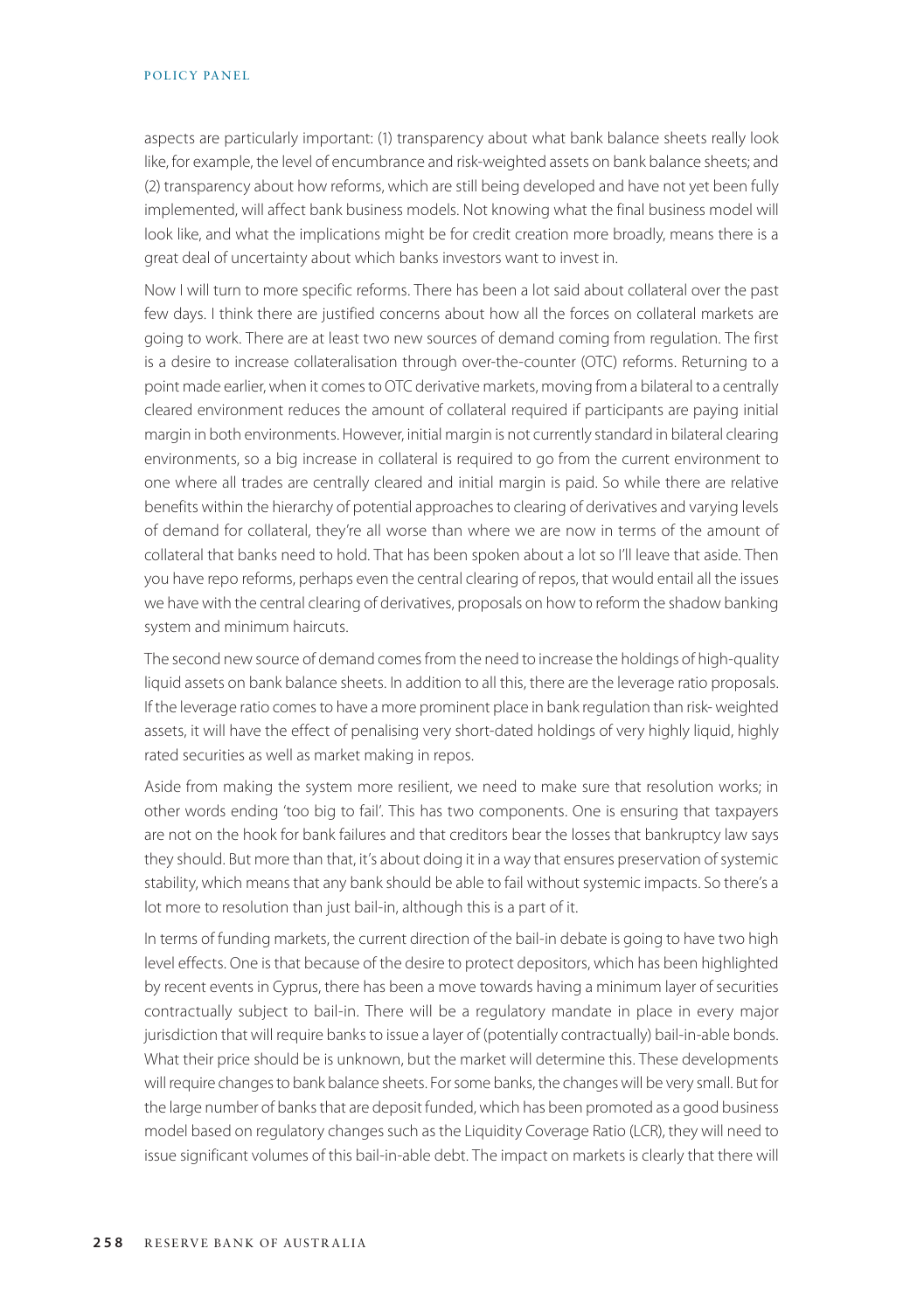POLICY PANEL

be some crowding out of other debt issuance that would otherwise have been expected. There's a question mark over what this does to the bank's balance sheet and business model.

Within the bail-in debate there is also a hierarchy of what preference is given to which creditors. The current proposal in Europe, for example, is that all natural persons will receive preference for their deposits. That is not to say that there won't be a haircut, but rather that they will receive haircuts after everyone else; that is, they will be super-senior creditors. The Europeans are considering carving out small business deposits as well, and the moment that you start carving out more and more creditors, it becomes similar to the secured funding issue presented by Prasanna Gai (in this volume). In other words, more of the failure falls on a smaller group of creditors. The first group of creditors to absorb losses are hybrid investors who are subordinate to the debtholders, and this is well understood. Then there is a layer of bail-in-able securities. But then the question arises as to how this will change behaviour and, more specifically, whether some classes of investors are more likely to run.

These are all areas where policymakers could probably spend more time considering some of the developments and implications we have talked about over the past day and a half, before finalising these policy changes. But unfortunately, given what happened in 2007–2009, the drive to deliver significant policy changes are the imperative.

There is still a large amount of work to do on understanding the implications of Basel III. For example, there are important questions around the calibration and phasing in of the net stable funding ratio (NSFR). The NSFR by definition reduces the amount of maturity transformation that the banking system will do. Of course, maturity transformation is the mainstay of what the banking sector has been doing for several hundred years. Again, in a purely efficient market you may not get the outcomes you want in terms of stability, so there may be a case for policy intervention. But I think this is the area where we need to do a lot of work to understand the impact and trade-offs associated with introducing regulatory change.

On the transparency side, another element of the Basel III framework that doesn't get a lot of attention in commentary or debate is LCR disclosure. This is very much a two-edged sword. A lot of stakeholders and a lot of commentators want to see enhanced LCR disclosure; they want to know exactly what the liquidity position of a bank is at any given time. However, there is a real risk in doing that. If a bank is announcing weekly LCR statistics, and announces this week that its LCR is 109 per cent, 108 per cent the next week, and 107 per cent the week after, the following week it will be going to the central bank looking for lender of last resort as the likelihood of a run will be high. There's a real sense that you need to calibrate not just the reforms themselves, but also how to communicate the positions associated with those reforms. Again, these transmission mechanisms and response functions need to be thought through very carefully.

The leverage ratio is another example. If the leverage ratio becomes a more binding constraint, then you will start requiring capital against any asset, regardless of its riskiness. This clearly provides incentives to stay away from holding high-quality liquid assets, participating in repo markets, trading short-dated government bonds and things like that. Some of that business may move to other sectors, but there is a transition element as well.

On OTC reforms, it is also worth mentioning that there is a bias towards standardised derivatives, which go through central clearing and have a lower capital requirement as a result. The initial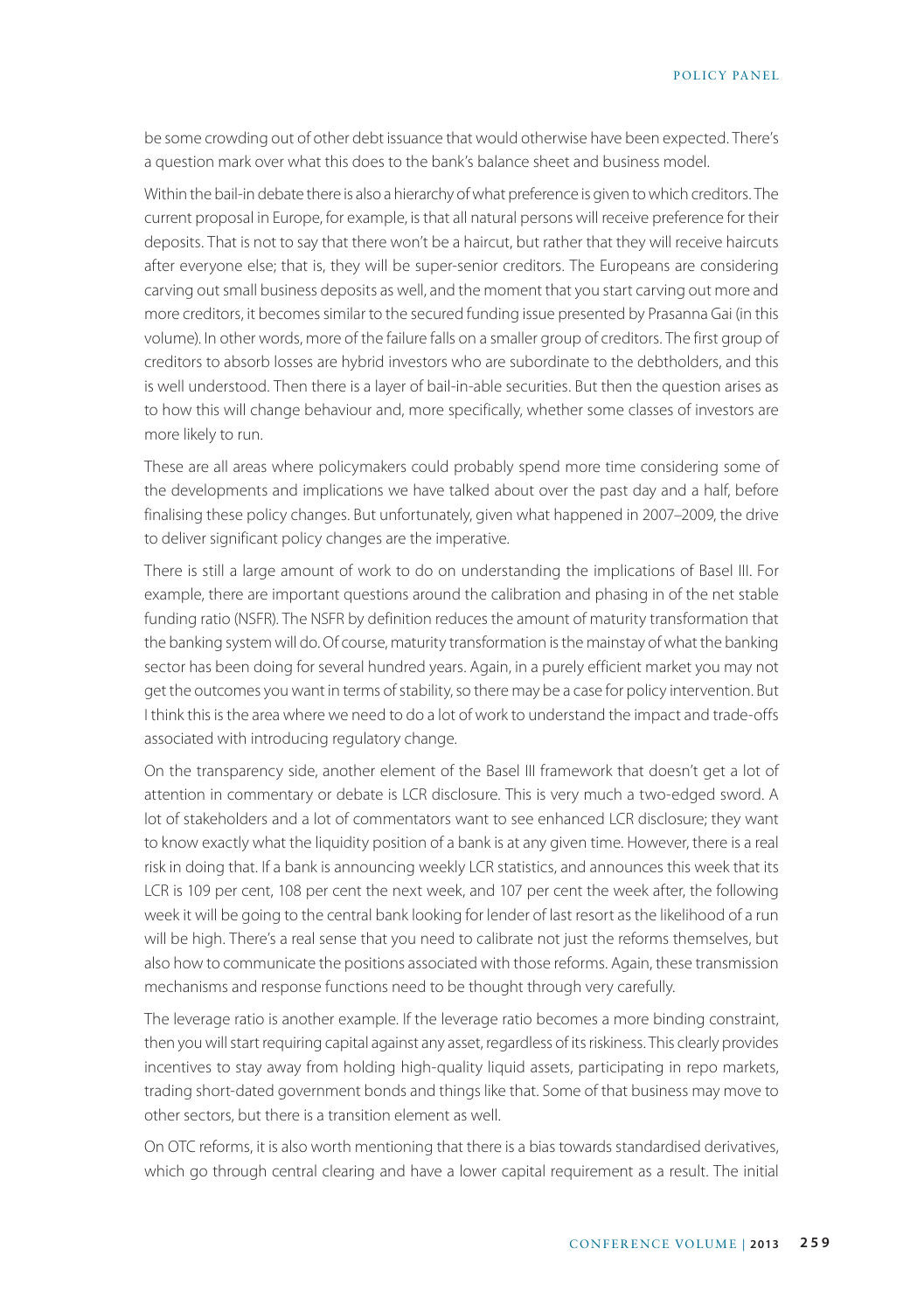margin on non-standardised derivatives that are not centrally cleared will be much higher. This creates a number of issues for end users because they do not have the same access to private interest rate swap markets for hedging portfolio risk as banks, fund managers and debt management offices. For end users that have to use hedge accounting, dates and coupons must be matched exactly to exposures. If those non-standardised derivatives are made more expensive, we are yet to see what that means for things like asset swap markets and cross-border financing.

We are hearing from our emerging market members that the impact on cross-border financing, a lot of which requires cross-currency swaps, is already being felt through constraints on infrastructure finance. Emerging markets need to draw in capital from outside their jurisdiction, and they are concerned about their ability to continue to do that if cross-currency swaps used for hedging become prohibitively expensive. This problem is particularly acute at the moment as European banks are moving back towards their home jurisdictions, and so we are seeing a drop in syndicated lending.

With all of these things, it's not that the reforms aren't necessary, because they clearly are; we do need to manage counterparty risk on OTC derivatives, we do need to make sure banks have adequate liquidity resources, and we do need to make sure banks can fail without systemic impacts. However, we also need to do more work on understanding what the transmission mechanisms involved are to guide how we change the financial system. That has been one of the main topics of discussion at this conference.

There are a range of things I could talk about in more detail, but the key point I'd like to make is that the financial system will be very different from what it is now. In general, as discussed over the past day and a half, we don't really fully understand what the impact of the new system will be. I think we have some sensible clues to watch out for, but I also think we need to monitor the new system very closely. So I think the regulations as they are developed and finalised should be seen as a work in progress, and calibrated as we understand more about the impact they are having on the system and get more data about what's going on as well. Not only do we need data on the structure of the system, but we need to accumulate data on the impact of the reforms as they evolve.

## **2. Richard Portes**

The role of this panel is to intermediate between authors and discussants and the group as a whole. As many maintain that all our problems since 2007 result from failures of intermediation, this is a difficult assignment. I shall focus on issues where more research is needed – that is my role as an academic.

The conference has gone beyond 'Liquidity and Funding Markets' to broader regulatory issues, and my remarks will do so as well. I start with some general matters.

A complication that came up frequently in our discussions is endogeneity. For example, Piti Disyatat stressed the endogeneity of capital flows with respect to the demand for intermediation. Again, the VIX is sometimes taken as an exogenous determinant of capital market flows, but of course it is endogenous to any risks or volatility generated by these flows. In another example, some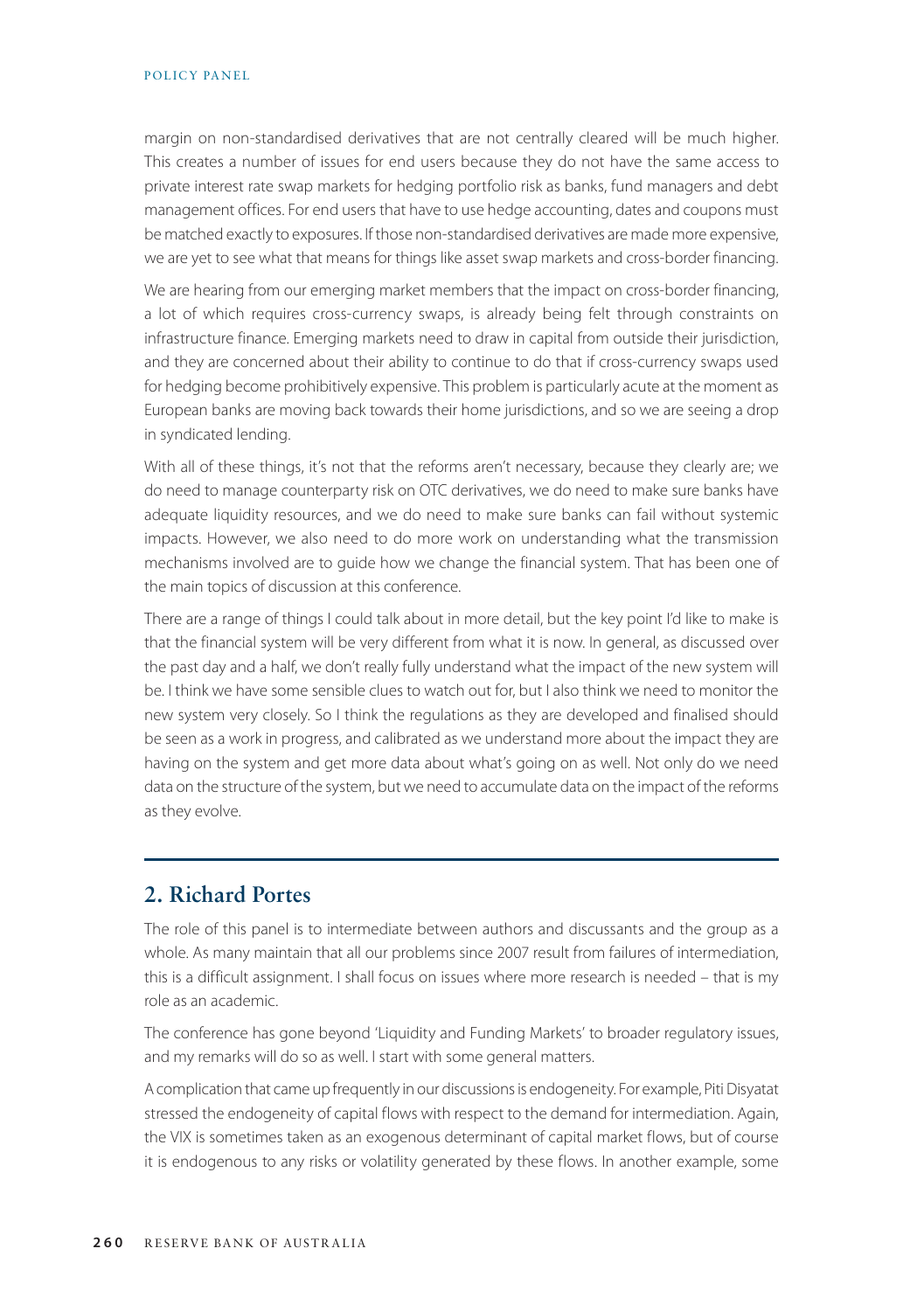conjecture that excess demand for 'safe assets' led to the creation of private-label assets that were supposedly safe, as certified by the ratings agencies. But it is not obvious that German Landesbanken were looking for 'safe assets' when they bought large amounts of US structured securities – rather, they were looking for yield and found it convenient (though not necessary) that the ratings agencies provided comfort.

We have had much discussion of partial equilibrium versus general equilibrium models – as economists do. I fear we have not made much progress here. I myself am often content with partial equilibrium if I can reasonably believe that the feedbacks are second-order. I think we are sufficiently aware of these problems not to ignore them. Building general equilibrium models of the financial system is a daunting task.

I would flag for research the cyclicality of variables that were central to our discussions: haircuts, margin requirements, the value of collateral and its velocity of circulation. We are clear that these are important questions, but we are very unclear on the empirical evidence.

There are major data puzzles that have arisen. I was struck by Grahame Johnson's figure that showed 'activity-based' shadow banking peaking in 2007 at a level only slightly higher than it was over 1999 to 2003. This runs counter to the conventional wisdom of an explosion of shadow banking activity during the period leading up to the crisis. The lessons: a lot depends on the definition of shadow banking (no surprise, but still …); and here, as elsewhere, our data are very poor. Prasanna Gai's paper provokes me to ask the regulators whether they have any reliable data on asset encumbrance and haircuts – if not, why not?

Political economy issues loom large for me, even in a conference with a title that sounds rather technical. Grahame Johnson pointed out a conflict between the desire of regulators for more collateralisation with safe assets; fiscal policies oriented towards reducing issuance of government debt, the ultimate safe asset; and monetary policy trying to induce private sector portfolio substitution towards risky assets. These are not just technocratic desiderata. Also political is the pushback of the big banks against moving OTC derivatives trading to exchanges or at least CCPs – the banks have resisted, with fierce and hugely well-funded lobbying, because they make so much money from opacity in these instruments and transactions. Trading is dominated by an oligopolistic handful, and they have been very successful with delaying actions. I can recall a well-informed academic who works in this area telling me in the middle of 2009 that all credit default swaps (CDS) contracts would go through CCPs by the end of that year. Well-informed but naïve.

We have heard several references to the concerns of banks about the stigma associated with seeking help. But the US experience with the Troubled Asset Relief Program (TARP) suggests that the regulators can neutralise this resistance if they are willing simply to override the bank lobby and treat it as an undifferentiated collective (partly because it is hard to tell which banks are the most fragile). Some may need help, all must accept it. A final pervasive political economy issue is cross-border jurisdictional conflicts. These go beyond turf battles to high-stakes confrontations or – even worse, perhaps – simple unilateral actions that disregard common interests. Repeated conflicting actions from the United States and the European Union do not arise from insufficient consultation or lack of information, but rather a search for perceived competitive advantage or an unwillingness to put sensible compromises to hostile domestic constituencies. On the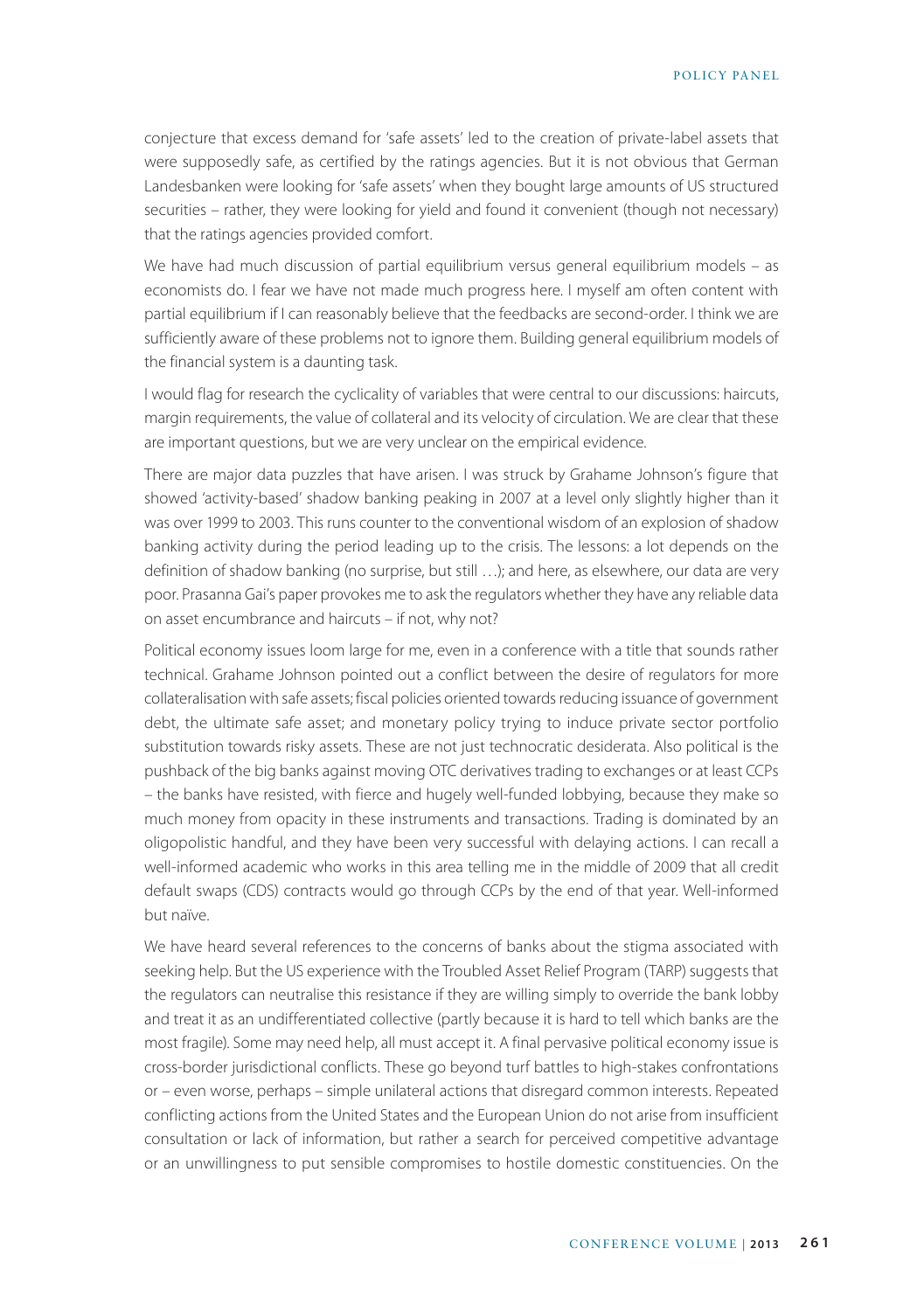#### POLICY PANEL

global scene, we have heard from Alex Heath about the concerns of 'peripheral' countries that the regulators will constrain global banks in ways that hurt their interests relative to those of the 'core' countries.

This brings me to regulation. There are many puzzles arising from the reluctance of regulators to intervene. For example, one might think that if the regulators were concerned about excess demand for collateral, they would put a much higher priority on CCPs and netting, which reduces the demand for collateral. A related issue is the sheer size of CDS markets and the long chains of transactions that exaggerate the problem, making gross exposure so much greater than net exposure. This matters greatly – one reason cited for the delay in Greek debt restructuring was the concern that it would trigger payouts on huge amounts of outstanding CDS contracts (US\$80 billion gross) with unforeseeable consequences. Of course, when it finally came to that, there was no difficulty in dealing with the US\$4–5 billion of net exposures. Why shouldn't the regulators simply constrain the volume of these transactions, in any case?

The correct answer to that question is pervasive, intensive lobbying that can spend a million here and there when the stakes are many billions of profits. The lobbyists present this, however, as promoting the general good: the banks – and some academics – say that regulation creates barriers to entry (Kevin Nixon just made this point); that it should not restrict what appear to be Pareto-improving transactions among consenting agents; and that financial innovation and moves towards more complete markets must bring advantages. Such arguments are often very partial equilibrium indeed, ignoring systemic implications, second-best considerations, and egregious cases of concealing or misrepresenting information (e.g. Fabrice Tourré and the London Whale).

We spent some time on collateral and safe assets. Prasanna Gai's paper should make us ask in each application of collateral requirements, what is the balance between safety and the disincentive to monitoring (moral hazard) that high collateralisation can induce in asset holders? I did not hear any convincing set of principles to guide regulators in drawing the line. I will not go further than my remarks during the relevant sessions on why I believe the 'safe asset meme' is highly misleading, as I have made those arguments in more detail elsewhere. No asset is or ever has been truly 'safe' – there is a continuum. Only our models require pure safe assets – the financial system can get along very well dealing along that continuum, and the system can generate a range of benchmarks should the need arise. Nor is there a generalised shortage: both supply and demand adjust endogenously to eliminate shortages should they appear at a global level, although there may be some local persistent disequilibria.

One issue on which we can probably agree is that central bank policies regarding acceptable collateral can be harmful. Coming from Europe, I have in mind the incoherent European Central Bank policies that have created instability. They have shifted risk onto national central bank balance sheets; and they have maintained the misplaced emphasis on ratings as a determinant of haircuts, with the consequent risk of vicious circles both for sovereigns and for domestic banks that hold large quantities of sovereign debt. The issue of collateral standards deserves much more attention.

Finally, I want to bring in a longer-term perspective that we seem to have lost. We tend to think of the past couple of decades, in which financial systems and 'financialisation' have expanded at an unprecedented rate, as the 'new normal'. So when the crisis hit, we looked for remedies within that framework. This may be partly because economic history has disappeared from graduate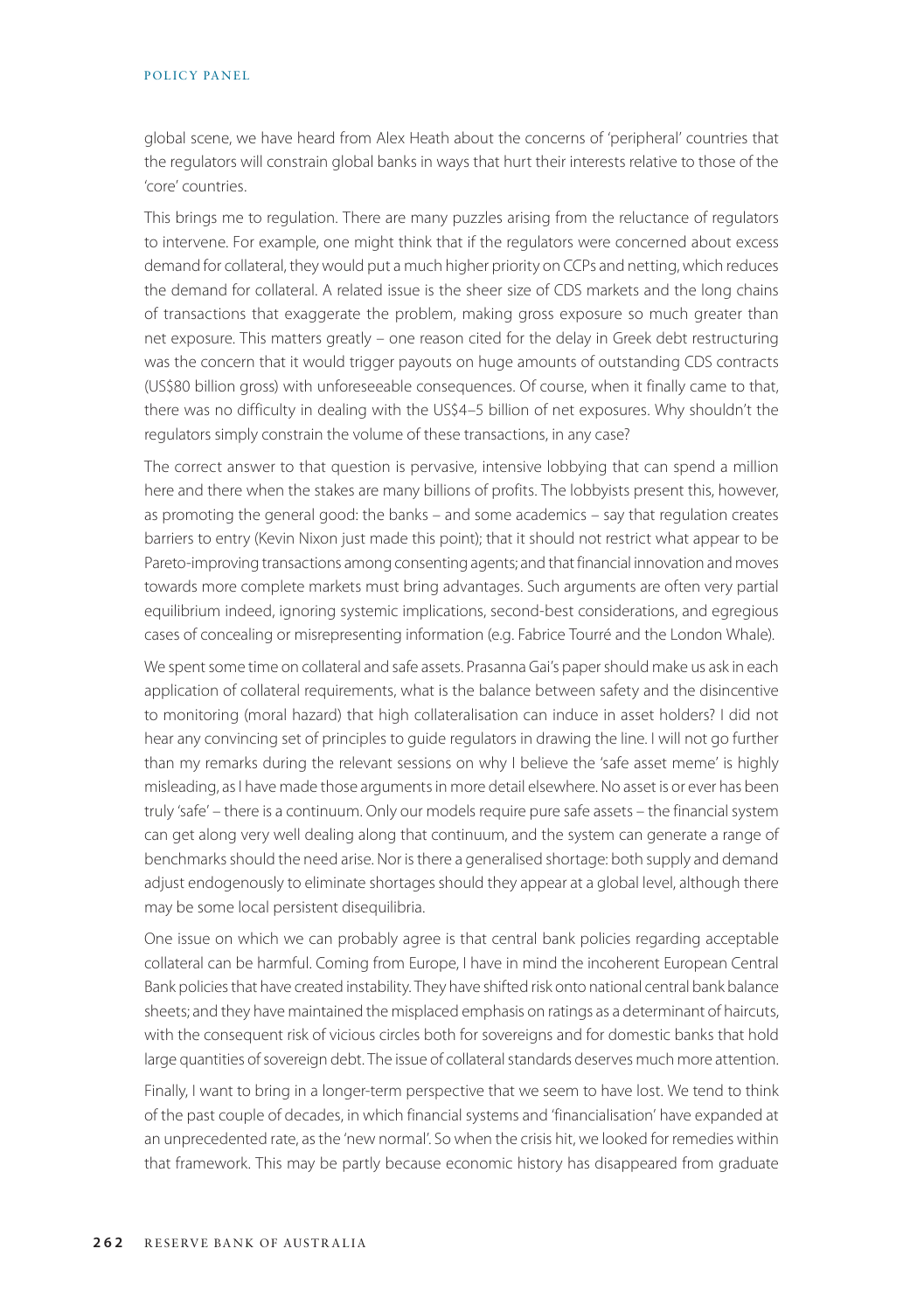program teaching in most of the top economics departments. We cite the Chair of the US Federal Reserve Board and a few others as bringing to bear the lessons of the Great Depression. But all too many never learned them. Moreover, economic history progressed greatly when it moved beyond recounting and interpreting events to analysing counterfactuals, and we seem to have lost this lesson. Relevant to the topic of this conference, we should be asking, for example: what if there were no interbank market (after all, the unsecured interbank market has disappeared)? What if there were no money market funds? What if there were no commonly agreed benchmark securities? Indeed, what if US net government debt issuance were to go to zero, as seemed possible as we moved from the Clinton surpluses into the George W Bush presidency? Research should go forward, placing liquidity and funding markets in this broader context.

## **3. Jean-Pierre Danthine**

#### **The Impact of the LCR on the Swiss Repo Market**

Franklin Allen's survey for this conference and much of the discussion of the past couple of days have highlighted how fragmented our knowledge of funding and liquidity markets remains, and how many open questions we are thus facing when we attempt to estimate the impact that regulation could have on these markets. At an intellectual level we may be tempted to proceed sequentially and wait until we have satisfactory answers to the main questions before advancing with new regulation. Impatience at the pace of progress on the regulatory front is also understandable, however. It is more than five years since the start of the crisis and, while many steps have already been taken, much remains to be done. The questioning is particularly acute when it comes to the Liquidity Coverage Ratio (LCR), which is the element of regulation I would like to focus on in this contribution. Specifically, I will discuss the key challenges that arise with the implementation of the LCR in Switzerland, and in particular its impact on the Swiss repo market. I will then suggest elements of a potential solution for dealing with these challenges and ensuring that implementation of the LCR does not – paradoxically – decrease the efficiency of the main market source of liquidity.

## **Liquidity regulation, a means to ensure that central banks are only lenders of last resort**

First of all, a question of principle needs to be dealt with. If central banks can provide unlimited liquidity, free of cost, can it be socially optimal to impose costly liquidity rules on market participants? The response to this frequently raised objection lies in the observation that emergency liquidity assistance (ELA) by central banks is in fact costly in at least three different ways.

First, there is a moral hazard issue. Banks that can rely on central banks' unrestricted liquidity provision at any time have no incentive to manage their liquidity risks and hold adequate liquidity buffers. This may lead to excessive liquidity risk-taking.

Second, it is difficult to differentiate liquidity problems from solvency problems. Providing liquidity to an insolvent institution can have very expensive consequences for the central bank.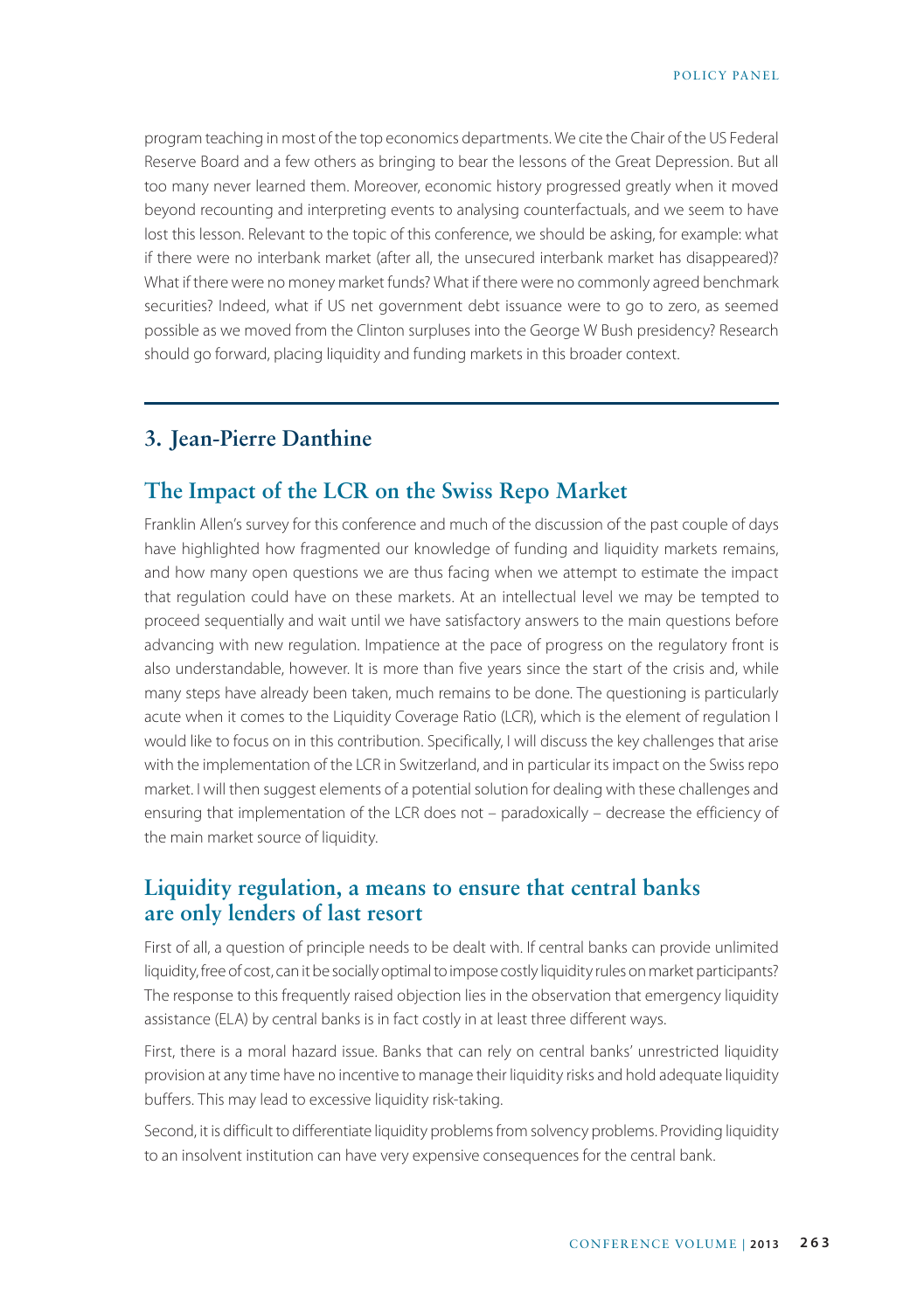Third, the provision of ELA to a financial institution may give rise to liquidity problems at other institutions. Contagion of this kind can arise as a result of the opacity and complexity of large financial institutions, making it very difficult for market participants to distinguish between idiosyncratic and systemic liquidity shocks. This may make other institutions with profiles similar to the institution receiving liquidity support suspect in the eyes of the market and may rationalise destabilising behaviour by their counterparties.

For these reasons, there is no doubt in my mind that it is right to insist that banks are capable of standing on their own in the event of significant liquidity shocks. A central bank should be no more than a lender of *last* resort. This principle in itself does not, however, suffice to determine the optimal design of liquidity regulation.

With respect to the latter, a better understanding of the impact of the introduction of the LCR on funding markets and liquidity is crucial. Here, Switzerland may serve as an interesting case study for three reasons. First, a Swiss liquidity regime similar to the LCR has been in place since mid 2010 for the two big banks (UBS and Credit Suisse). Hence, it may be possible to draw preliminary conclusions regarding the impact of such a liquidity regime. Second, under normal monetary conditions, Switzerland has a shortage of high-quality liquid assets in domestic currency (CHF HQLA) as defined in the LCR, due to its large financial sector and comparatively low level of public debt. Third, introducing the LCR is likely to have an impact on the characteristics of the Swiss repo market because of its specific features. On the one hand, Swiss National Bank (SNB) open market operations and interbank repo transactions are conducted on the same repo trading platform against the same collateral basket; on the other, the share of cross-currency repos is large.

### **Experience with the Swiss liquidity regime for large banks**

In Switzerland, a liquidity regime for systemically important banks has been in force since mid 2010. The Swiss liquidity regime is similar to the Basel III LCR. Both are stress-based metrics. The stress scenario underlying the Swiss liquidity regime is more severe, though, which leads to generally more conservative outflow rates compared with the LCR. Moreover, the definition of the liquidity buffer is broader and less focused on government bonds. In particular, there is no differentiation between currencies in the Swiss liquidity regime; hence, the liquidity buffer contains a substantial share of HQLA in foreign currencies.

Unfortunately, it has not yet been possible to draw any initial lessons on the potential impact of the Swiss liquidity regime on funding markets and the banks' liquidity positions. This is because the current situation is characterised by very low interest rates and an overabundance of liquidity in the system.<sup>1</sup> As a consequence, the holding cost of HQLA is insignificant and the liquidity constraints imposed by the liquidity regime are essentially non-binding. The Swiss liquidity regime has, up to now, had no significant effect on either the behaviour of the two big banks or on funding markets, liquidity and credit allocation. But this is clearly not a reliable lesson for the more normal circumstances that will prevail again at some point in the future.

<sup>1</sup> The exchange rate floor to the euro introduced in September 2011 is an exceptional monetary policy measure taken by the SNB against the background of deflationary risks and excessive appreciation pressures on the Swiss franc observed since 2008. It has led to significant foreign currency purchases by the SNB.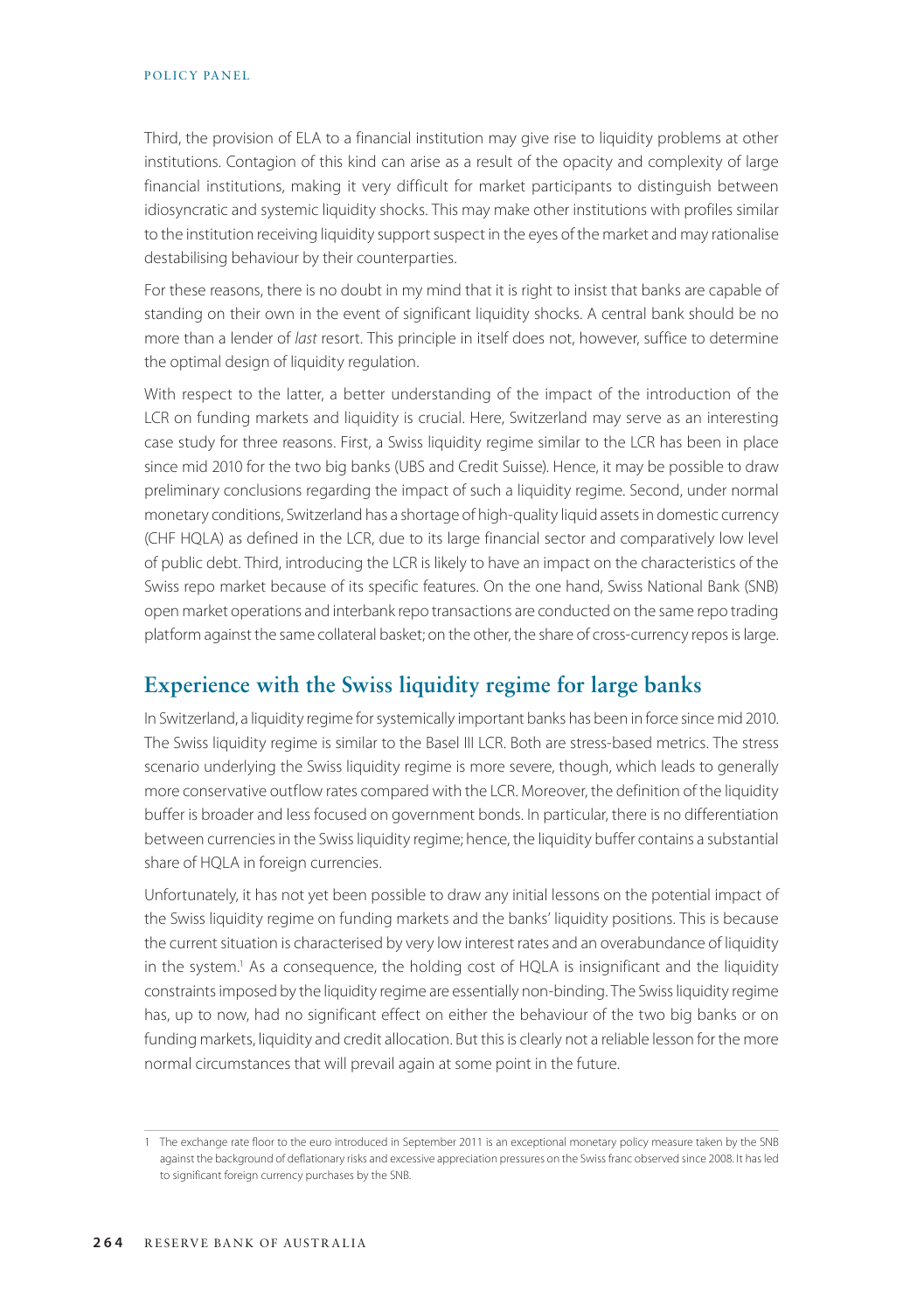#### **Implementation challenge 1: Shortage of domestic currency HQLA**

Let me now turn to the challenges of LCR implementation: first, the issue of a shortage of local currency HQLA. In this regard, Switzerland has been, until recently, a typical example of a jurisdiction that would need to have recourse to specific implementation options envisaged within the LCR framework to deal with such a shortage. However, as a consequence of the SNB's monetary policy at the zero lower bound and the ensuing massive injection of liquidity into the system during the crisis, Switzerland has moved from the traditional regime of liquidity deficit to one of a very large liquidity surplus (Figure 1).<sup>2</sup> This has reduced the shortage of CHF HQLA. This situation, however, should not be interpreted as a new steady state. If, at some point in time, monetary policy considerations induce the SNB to reduce the liquidity surplus, the universe of CHF HQLA will be affected again. In the case of a temporary reduction, the choice of instrument (e.g. reverse repos or SNB Bills) will determine whether or not a reduction of CHF HQLA results. In the case of a permanent reduction, a corresponding decrease of CHF HQLA will occur, by definition. However, the impact of monetary policy decisions on the universe of HQLA should not influence the choice of the appropriate balance sheet size for the SNB, or the future monetary policy framework. Consequently, the structural shortage of CHF HQLA should be taken into account when implementing the LCR.



**Figure 1: Structural Liquidity Position of the Banking System versus SNB** 30-day moving average

Note: Deficit/surplus relative to minimum reserve requirements Source: Swiss National Bank

<sup>2</sup> A structural liquidity position of the banking system is defined as net claims on, or liabilities towards, the central bank. If the banking system has net liabilities to (net claims on) the central bank, it is in a structural liquidity deficit (surplus).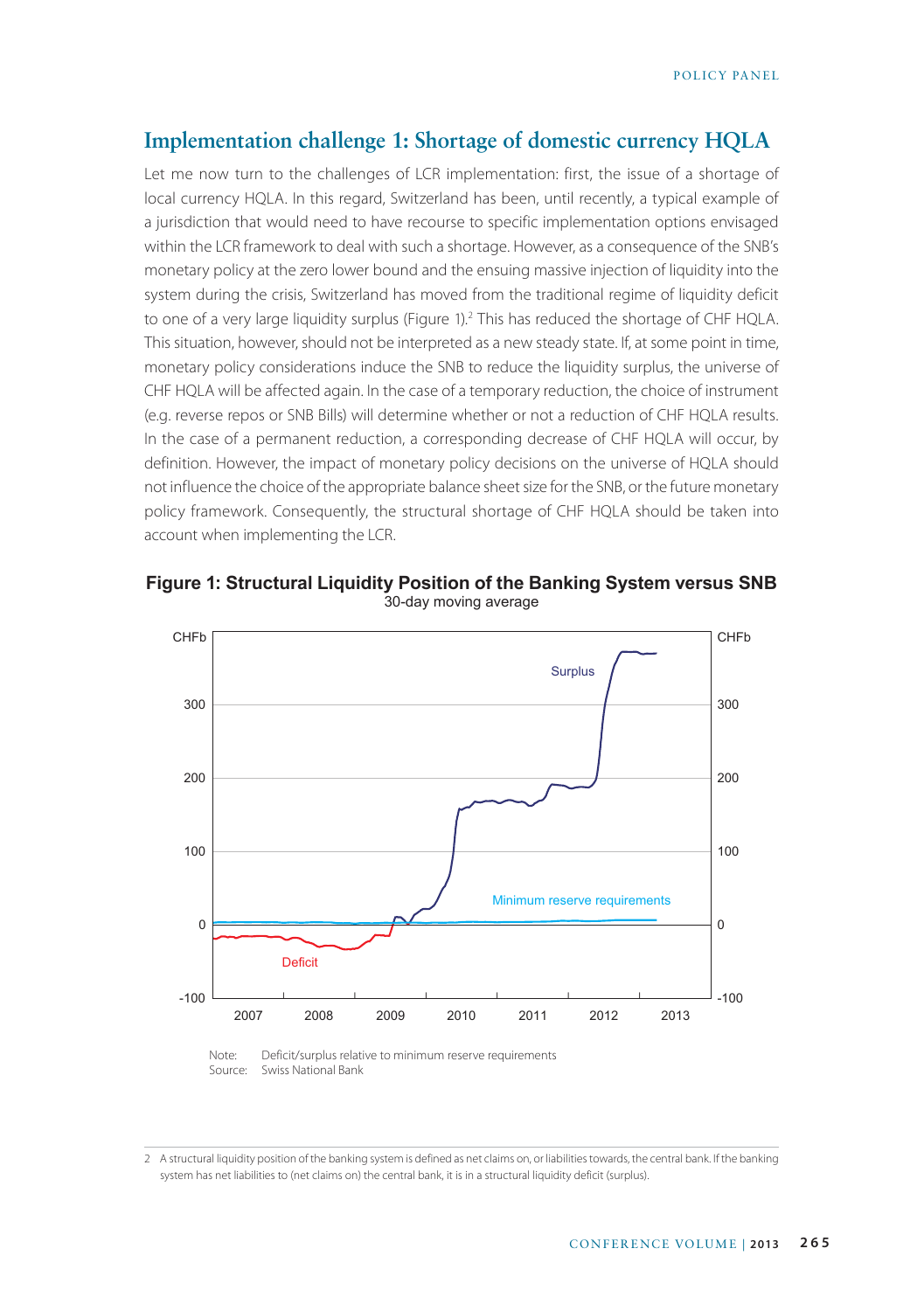### **Implementation challenge 2: Impact on Swiss franc repo market**

The potential impact of the LCR on the functioning of repo markets is the second key challenge. Whether or not the LCR poses a problem in this regard crucially depends on country-specific repo market characteristics, such as the collateral standard and haircut practices. In particular, in repo markets where liquidity is primarily provided against domestic government bonds, the effects of introducing the LCR will be small or even non-existent, as both the cash and the security are considered to be of the highest quality (Level 1) in the LCR rulebook. This will, however, not hold true for repo transactions against Level 2 assets or non-HQLA. In the latter case, different haircuts apply. Typically, when one compares the LCR haircut schedule with haircut policies applied by central banks and on international repo markets, one finds that market haircuts tend to be higher for Level 1 assets and lower for Level 2 assets relative to the LCR haircuts. This is partially explained by the fact that the haircuts applied in the LCR are computed to account for price changes at a 30-day horizon in stress situations. By contrast, haircuts applied by market participants correspond to the price changes that can be expected in normal times over shorter horizons.

The difference between LCR and repo market practice with respect to haircuts and collateral standard is particularly evident in the case of the Swiss automated repo market, which features the following characteristics. First, it allows for twice-daily margin calls. Second, close to 99 per cent of the transactions in the Swiss repo market, whether interbank or with the central bank, are today – and were in the years preceding the crisis – effected against SNB-eligible collateral (the SNB general collateral (GC) basket). The vast majority of these transactions are not concluded against a specific security from this basket but against the basket itself.<sup>3</sup> Third, the securities in the SNB GC basket are predominantly – up to 96 per cent – denominated in non-CHF currencies (Figure 2).<sup>4</sup> Finally, repo transactions are neutral with respect to the existing Swiss liquidity rules, as the latter rely to a very large extent on non-Swiss franc-denominated assets as well.

<sup>3</sup> These GC repo transactions primarily support daily liquidity management. The securities transferred serve as collateral and play a subordinate role, provided certain quality criteria are met.

<sup>4</sup> Securities denominated in foreign currency must satisfy stringent quality requirements with respect to credit rating (minimum rating requirement AA-/Aa3) and liquidity properties (minimum issuance volume of at least CHF1 billion counter value).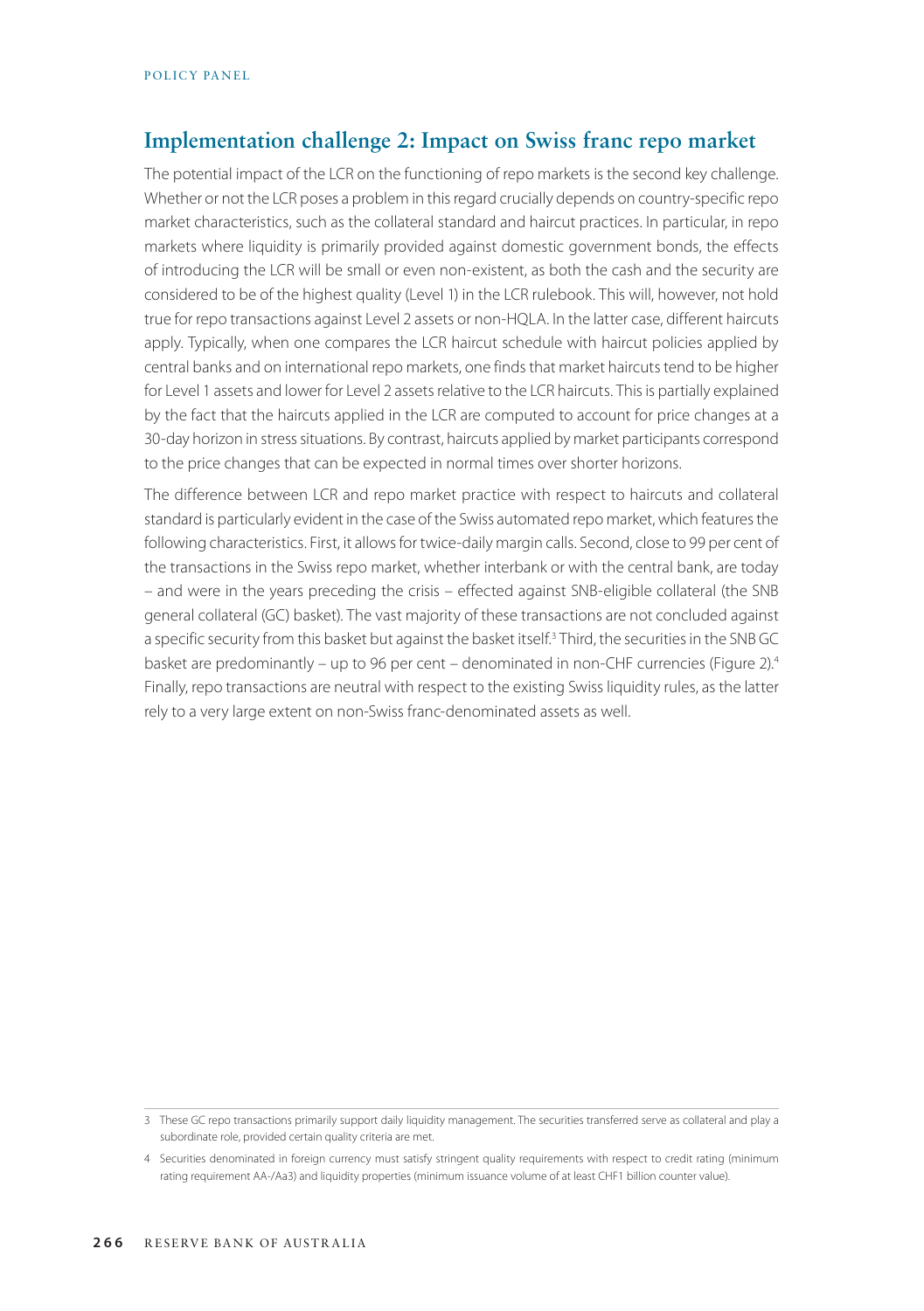

#### **Figure 2: SNB Repo-eligible Assets by Currency** As at 19 July 2013

Given the frequent margining and the high quality of the assets included in the SNB GC basket, the Swiss repo market has historically functioned with a zero haircut. The LCR rules, however, impose haircuts or restrictions on the use of most of the securities included in the SNB GC basket; in particular, on foreign currency-denominated assets. The implication of this haircut difference is that repo transactions – whether with the central bank or in the interbank market – will not necessarily be LCR-neutral in the future. In other words, any repo transaction against non-CHF government securities will have an impact on the LCR of the institutions involved. As a consequence, not only cash management objectives but also LCR considerations will enter into the decision to conduct transactions on the GC repo market. This is likely to lead to a segmentation of the repo market, as it is plausible that market participants will want to be specific as to the asset or asset class against which they want to trade. This in turn may lead to different interest rate curves, depending on the various asset classes and reflecting the difference in LCR eligibility.

### **Possible solutions**

In order to address the identified lack of CHF HQLA and the high share of collateral denominated in foreign currency, option 2 of the Alternative Liquidity Approaches (ALA) is the natural direction in which LCR implementation in Switzerland is envisaged.<sup>5</sup>

Source: Swiss National Bank

<sup>5</sup> In order to ensure a level playing field among Swiss banks, banks can apply for ALA option 3 (additional use of Level 2 assets with a higher haircut) instead of option 2 (foreign currency HQLA to cover domestic currency liquidity needs). ALA option 3 may be relevant for banks with no adequate foreign exchange risk management.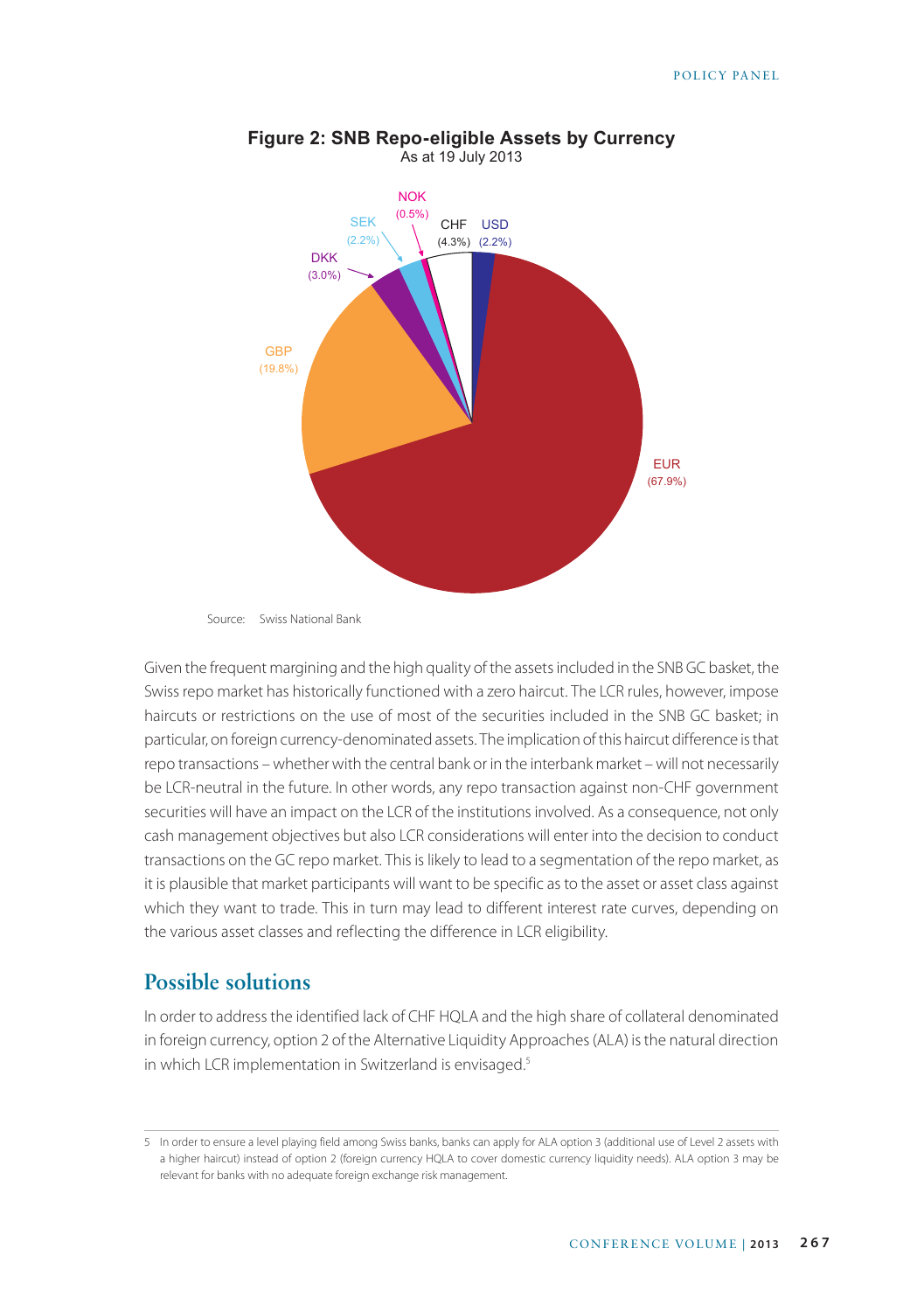Further, to mitigate the issue of LCR non-neutrality of repo transactions, the following setting is considered: while repo transactions with a residual maturity of more than 30 days fully enter into the LCR, repos with a residual maturity below 30 days will be considered LCR-neutral as long as the collateral is part of HQLA – irrespective of whether collateral is denominated in foreign currencies or is classified as Level 2. This LCR neutrality of repo transactions should result in the activity of the repo market in maturities up to one month being largely unaffected. The LCR may, however, imply a change in the collateral standard applied by the interbank market and the SNB.

These adjustments are in the spirit of the LCR and should therefore be compliant with the new international liquidity standard. At the same time, and crucially, they ensure that the Swiss repo market retains its key function both as the main source of liquidity for the Swiss banking system and as an efficient tool for monetary policy implementation by the SNB.

## **4. General Discussion**

A central theme of the discussion following the policy panel was the question of whether substantial progress had been made in terms of improving regulation since the onset of the financial crisis. In response to Richard Portes' statement that progress had been underwhelming, Kevin Nixon responded that liquidity management has improved, bank capital ratios were higher, and resolution arrangements for banks were largely in place. He further stated that for the most part, banks had not attempted to delay further regulation out of self-interest. He gave the example of the central clearing of interest rate swaps, where banks had adopted changes to reduce exposures and improve transparency ahead of mandates being enforced. Another participant agreed that core banks' behaviour changed around 2010 from resisting to embracing CCPs, but suggested that this coincided with their realisation that client clearing on behalf of financial institutions in the periphery was likely to be profitable.

Another theme of the discussion was the need to properly evaluate the effectiveness of the policies and financial reforms such as the LCR that were designed to promote financial stability. One participant observed that financial institutions in Australia and New Zealand had both responded to the liquidity shocks suffered during the financial crisis by increasing their core funding ratios, despite substantially different regulatory responses. In New Zealand, the conclusion from the crisis experience was that banks had been too dependent on short-term market funding and, accordingly, liquidity policies including core funding ratios and net stable funding ratios had been instituted. In contrast, market pressures from institutional investors and rating agencies seemed to have imposed a similar degree of discipline on Australian financial institutions, with specific liquidity regulation to be introduced to longer Basel III timeframes.

In general, participants agreed that the impact of liquidity regulation would remain unclear until the deleveraging process was completed and banks started using short-term funding markets more actively. Mr Nixon added that it was also unclear how different reforms would interact, particularly because it was hard to know what the new steady state would look like. Given this, he argued there was a valid case for ongoing assessment of reforms, with a willingness to make adjustments as necessary if there was evidence of unintended consequences.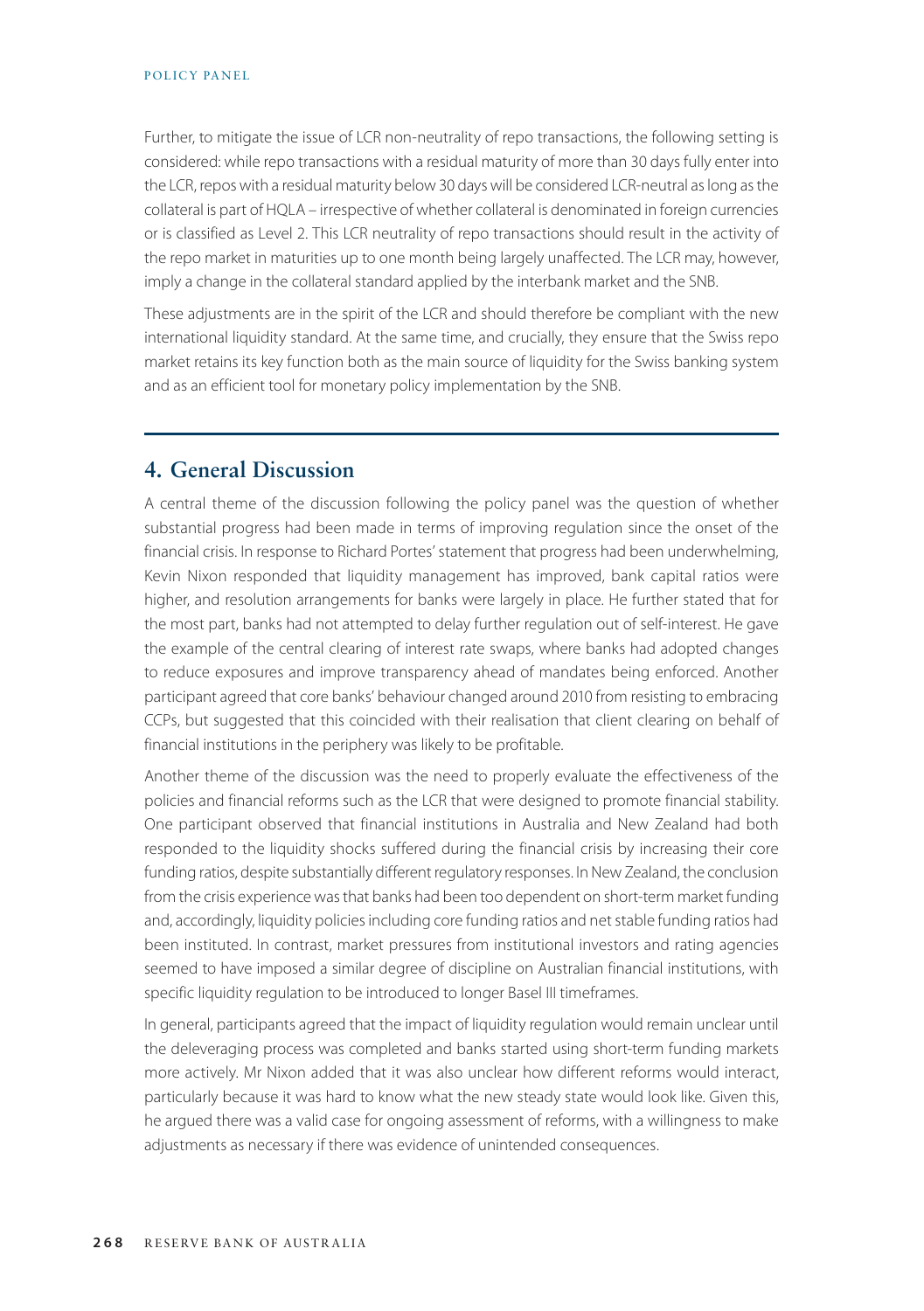Relatedly, another participant considered that the regulatory encouragement for banks seeking funding from domestic markets post-crisis could have unintended consequences for the macroeconomy. Specifically, the participant questioned how current account deficits could be safely funded if not through bank borrowing. One difficulty noted was that, while direct market lending to large companies was not problematic in itself, in stress periods where funding markets shut down, central bank liquidity provision to funding institutions would be less effective if the institutions with liquidity needs were not banks with which the central bank had an existing relationship.

Another issue that was raised in the general discussion was around the scope to develop general equilibrium models of the financial sector that could be helpful in evaluating financial regulatory policy. Noting that macroeconomic models had struggled to model the financial sector, one participant questioned if general equilibrium models were even feasible. It was noted that partial equilibrium models had demonstrated the trade-off between financial efficiency and macroeconomic stability and have accordingly aided policy setting. The best path forward for research was not clear. Professor Portes suggested that general equilibrium models were worth pursuing as they are not hampered by endogeneity issues which he noted had been raised by multiple people over the course of the conference. He added that while the latest generation of general equilibrium (DSGE) models had come in for much criticism, this modelling work was both difficult and important. He gave the example of DSGE models that attempted to integrate rich financial intermediation as frontier research worth pursuing. Network models were also generally regarded as having become a useful tool for modelling the financial sector.

The trade-off between efficiency and stability was raised by another participant, who noted that regulatory bodies had different incentives and therefore weighted these two policy objectives differently. The participant queried the extent to which a local jurisdiction could effectively achieve a position that differed from international settings, given that a lot of regulation aimed at achieving international harmonisation. Another participant responded that this was possible, but had consequences because it often required countries to operate capital controls and hold large volumes of overseas assets. Attention was then drawn to the fact that the resulting global imbalances were widely considered to have contributed to the severity of financial crises. Professor Portes provided a contrary view, suggesting that a trade-off between efficiency and stability wasn't always present. He argued that in a world with multiple equilibria, with no clear mechanism for arriving at a good or a bad steady state, regulation imposed for the purpose of stability could aid efficiency as well.

Another participant questioned the view that the central banks could repeatedly be relied on to provide unlimited liquidity, saying that this activity was ultimately conditional on the fiscal position of the state. Professor Portes argued that concerns about the significant expansion of central bank balance sheets were overdone, and there had been no negative effects as yet. He agreed that fiscal capacity was an important constraint, but suggested this was really a transparency issue. Jean-Pierre Danthine added that this fiscal constraint was particularly relevant in a world where the central bank found it difficult to determine categorically whether an institution was illiquid or insolvent before providing emergency funding.